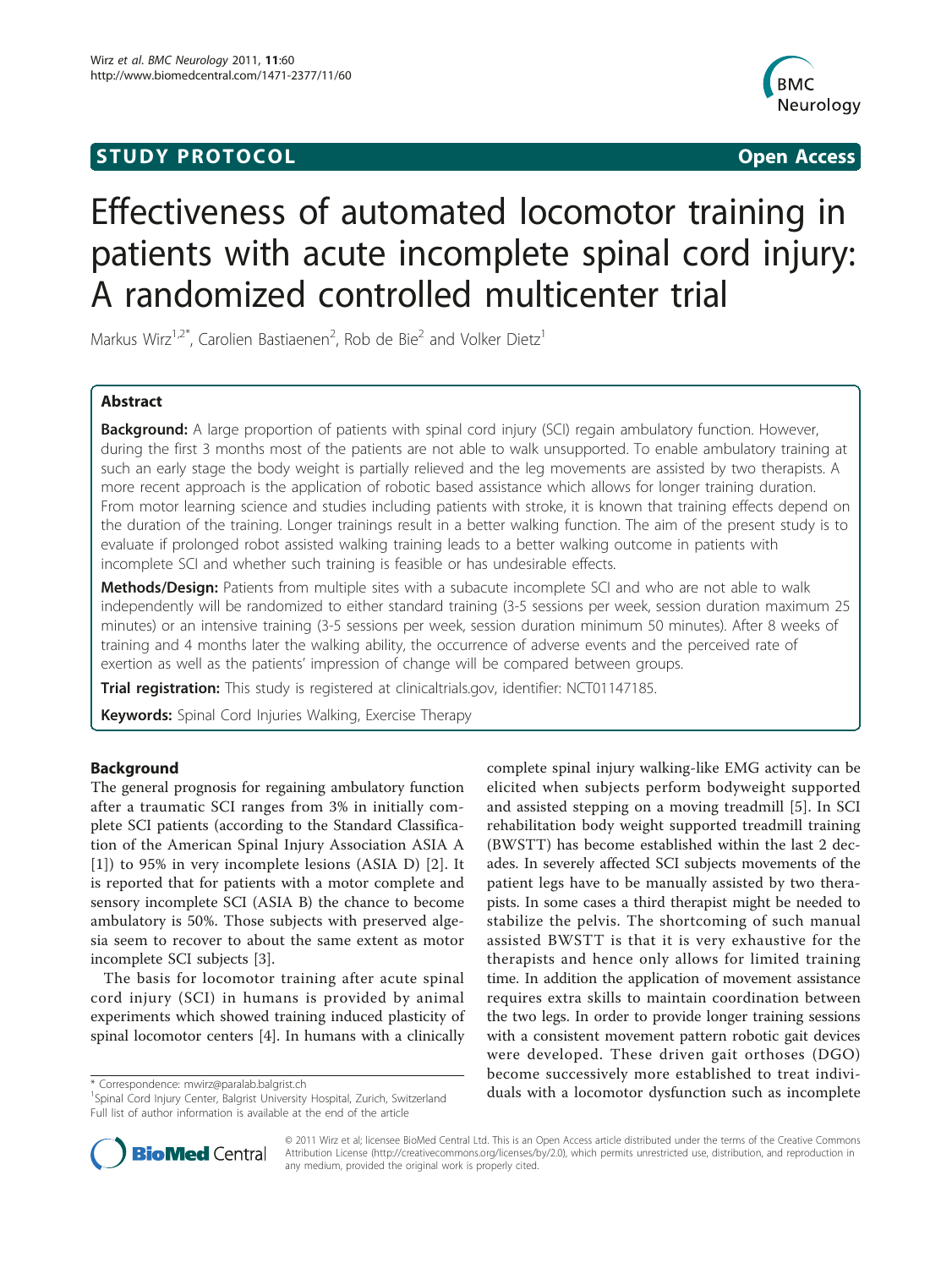SCI, stroke or traumatic brain injury [[6\]](#page-3-0). A widely used DGO is the Lokomat (Hocoma AG, Volketswil, Switzerland, Figure 1) [[7\]](#page-3-0). It has been shown that locomotor training with the Lokomat is feasible and that patients with a chronic incomplete SCI could improve gait speed and endurance as a response to an intensive training which lasted 8 weeks [[8](#page-3-0)].

Patients with mild para- or tetraparesis become ambulatory within days or weeks without being trained using special forms of therapy e.g. BWSTT or Lokomat. In contrast, SCI subjects presenting with an incomplete but severe spinal paresis (i.e. ASIA B and C) are referred to an intensive and specific locomotor training by the Lokomat. So far this algorithm is based on expert consensus [\[9\]](#page-3-0).

The strategy of rehabilitation after SCI or stroke is based on the principles of motor learning. Important characteristics of exercises have been identified. Beside task-specificity, task-variability, feedback or contextual interference the amount of exercise seems to be a key element [[10,11\]](#page-3-0). The improvement of motor performance within rehabilitation may be due to true recovery or compensation [[12](#page-3-0)]. Nevertheless, the above mentioned principles are valid regardless the underlying mechanism [[11](#page-3-0)].

A meta analysis including studies of patients with stroke showed that augmented exercise therapy had a favorable effect on activities of daily living [[13\]](#page-3-0) and longer training duration was correlated with improved walking performance (positive dose-response relationship) [[14](#page-3-0)]. One of the advantages of robotic devices like the Lokomat is the ability to prolong time for locomotor training compared to manually assisted training [[15\]](#page-3-0). Yet it is not clear whether longer training duration results in an improved outcome or if certain endpoints in terms of walking capacity can be achieved within a shorter period of time.

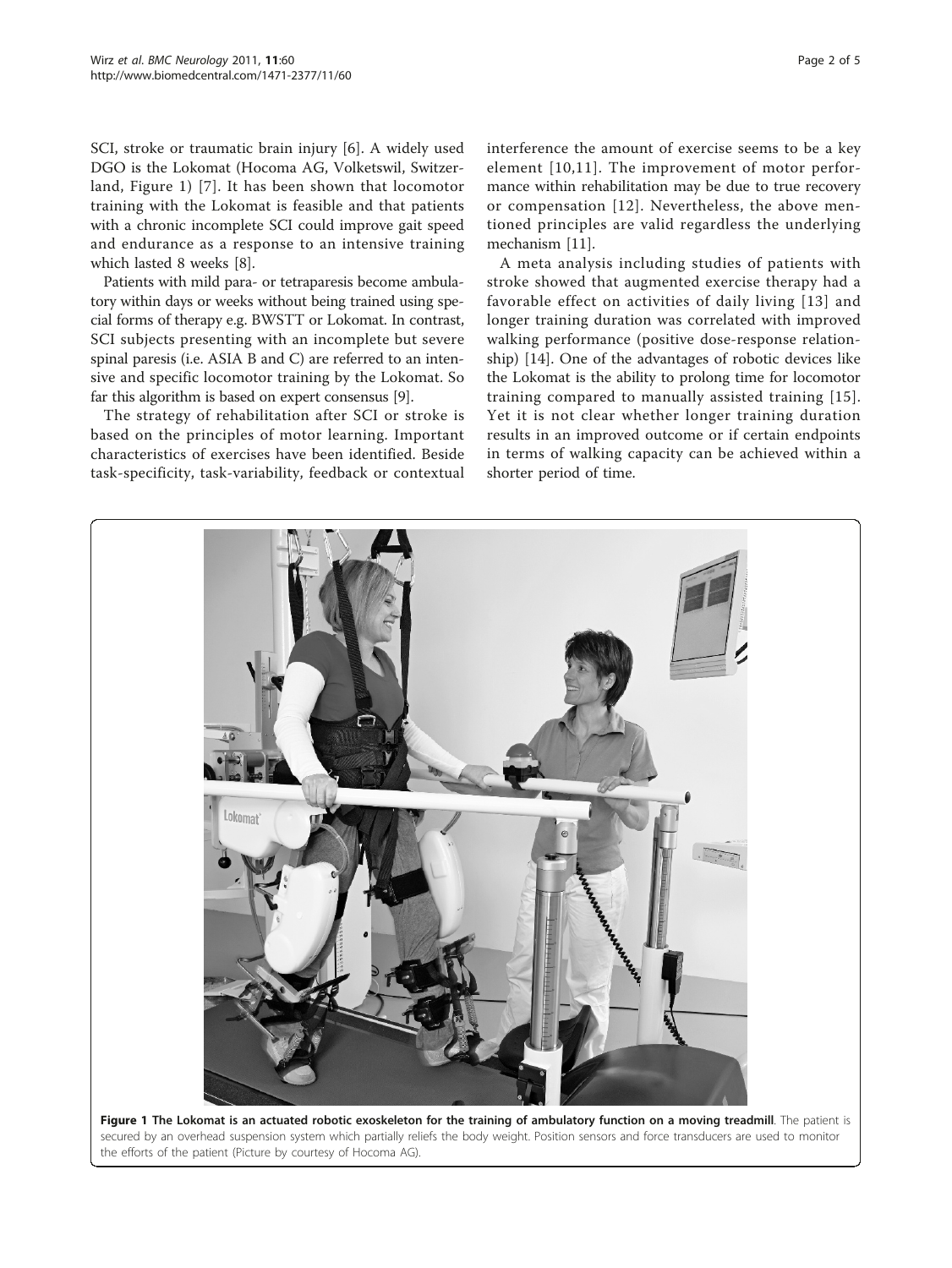The aim of the present study is therefore to evaluate whether SCI patients with severe sensory-motor deficit after acute traumatic SCI (ASIA B and C) profit from prolonged Lokomat training compared to patients who undergo the usual training paradigm. The hypothesis is that patients with a severe but incomplete SCI who undergo a prolonged Lokomat training achieve higher grades of walking ability compared to their counterparts who complete the training as suggested by experts.

The secondary aim is to evaluate how feasible prolonged locomotor training time is, i.e. whether there is an association between training intensity and adverse events e.g. increased spasticity or pain.

# Methods/Design

The design of the study was developed in accordance with the Consolidated Standards of Reporting Trials (CONSORT statement)[[16\]](#page-4-0).

This study will take place at multiple sites (i.e. Zurich/ CH (leading center), Barcelona/E, Toledo/E, Heidelberg/ D, Murnau/D, Nijmegen/NL and Glasgow/GBR). Local Ethics Committees at each center have approved (Barcelona, Toledo and Zurich) the study. Informed consent will be obtained from all subjects prior to participation. Patients will be included as they are referred to one of the participating centers (consecutive sample).

# Subjects

Patients with a subacute traumatic SCI initially categorized as ASIA B or C with a motor level between C4 and T12 and who are only partially able to walk (Walking Index for Spinal Cord Injury-WISCI ≤5 [\[17\]](#page-4-0)) will be eligible. Subjects should be able to start the training within 60 days after trauma. Patients who do not comply to the requirements of the Lokomat training device (i.e. bodyweight >130 kg, body height >200 cm, leg length diff >2 cm, osteoporosis, instable fracture of lower extremity, restricted range of motion, decubitus ulcer of lower extremity) or with concomitant injury limiting walking ability (e.g. lower extremity fractures, instable spine fractures, Joint instability preventing weight-bearing, severe soft tissue lesion, traumatic brain injury) or with preexisting medical conditions interfering with unrestricted walking (e.g. total joint replacement, chronic pain, osteoarthritis, polyneuropathy, cardiopulmonary disease) or who are older than 60 years or younger than 18 years will be excluded from participation. Patients who already participate in other rehabilitation or pharmacological study will also not be considered for participation.

In previous studies with stroke subjects [[18-23](#page-4-0)] the mean difference in walking speed amounted to 0.0418 m/s. This value was used to calculate the sample size further assuming a standard deviation of 0.05 m/s, a statistical power of 0.8 and a significance level of 0.05. The calculation resulted in the requirement of 23 subjects in each group to be able to reject the null hypothesis.

# Randomization

Patients will be randomly assigned to either the intervention or the control group using a computer generated 4-block randomization scheme. The allocation will be performed by an independent person not otherwise involved in the study. The responsible researchers at each center request the group allocation by mail.

#### Intervention

The locomotor training with the Lokomat device should start within approximately 30 days but not later than 60 days after the SCI. The observation period of the training for this study lasts 8 weeks. For the initial 5 trainings there are no defined specifications. These trainings serve to optimize the setup and for the patients to familiarize with the robotic locomotor training device. During subsequent trainings following guideline will be adopted to adjust the training to the actual capacity: body weight unloading will be reduced to the least tolerated amount (no knee buckling or toe dragging). The walking speed will be set within the range of 1.6 to 3.1 km/h and the guidance force in the range from 100% (full assistance) to minimum tolerated. The training session will be shaped in the following way: 3 min walking without specification (warm-up period) after that, every  $3<sup>rd</sup>$  minute either speed, visual feedback or guidance force will be changed. This will avoid that the training becomes monotone and lacks challenge.

Patients who will be assigned to the intervention group receive one or two Lokomat trainings per day on 3-5 days per week. The Lokomat walking time per day should not be shorter than 50 min.

# Control

Patients of the control group receive one Lokomat training per day on 3-5 days per week. The Lokomat walking time per day should not be longer than 25 min.

# Outcome

Outcome data will be assessed in the respective centers by therapists and medical doctors. Hereafter the data will be sent anonymously to the PI for analyses. Due to the characteristic of this study neither the therapists nor the assessors nor the patients can reliably be blinded regarding the group allocation. The principal investigator (PI) who is the first author of this report (MW) and will be involved in the analyses will not be aware of the respective intervention.

In order to describe the characteristics of the included subjects, demographic and clinical data will be assessed. The primary outcome is the self selected walking speed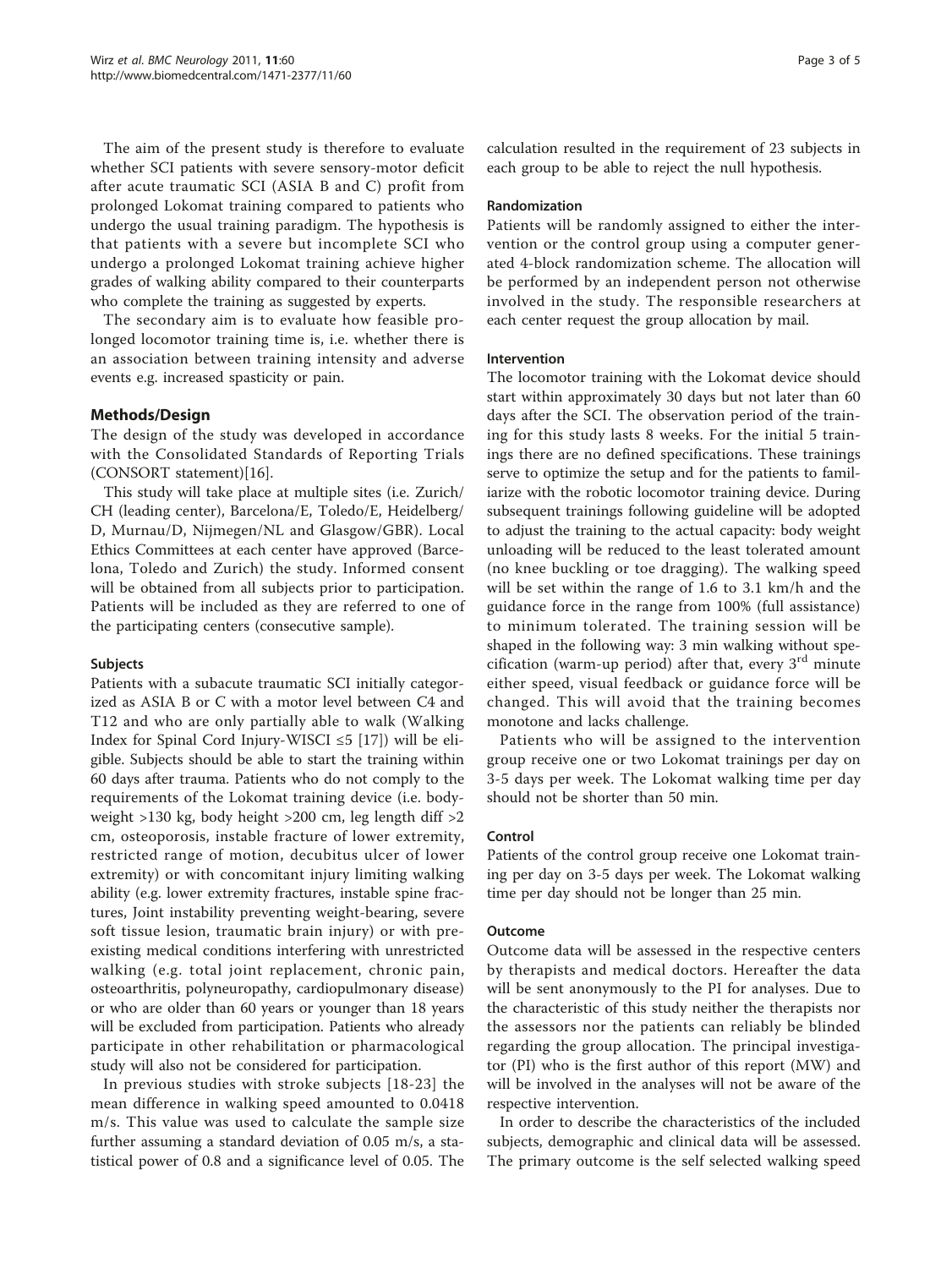<span id="page-3-0"></span>using the Ten Meter Walking Test (TMWT) [[24\]](#page-4-0). It will be assessed at baseline, bi-weekly during training, and at the six months follow-up. In addition the following items will be assessed at baseline, bi-weekly during training, and after six months: the Walking index for spinal cord injury -WISCI [[17\]](#page-4-0) (an ordinal scaled index for the assessment of walking capabilities with 21 categories. Zero represents that the patient is not able to stand or walk, the maximum of 20 means that the patient can walk without bracing, walking aids or personal assistance), the maximum walking speed, the ASIA classification [1], the detailed Spinal Cord Independence Measure-SCIM [[25](#page-4-0)], the modified Ashworth scale-MAS [[26\]](#page-4-0) of hip and knee joints, and the Penn spasm frequency scale [[27](#page-4-0)]. During the training period the mechanical stiffness and the maximum voluntary torque of the legs as well as the cooperation of the patient during the training will be assessed biweekly using the force transducers of the robotic training device. For every training the distance walked, walking speed, walking time and body weight unloading, the rate of perceived exertion as well as the occurrence of any events (e.g. skin breakdown or joint stress or scheduling problems) will be assessed. At the end of the training period, i.e. after 8 weeks the patients subjective impression about the success of the training will be assessed using the Patients' Global Impression of Change Scale-PGIC [\[28](#page-4-0)].

Since at the time of the study all patients will undergo a rehabilitation program, they receive along with the Lokomat training the usual rehabilitative therapy (i.e. physio and occupational therapy). In order to assure that the standard rehabilitation program is comparable between the participating centers, therapy schedules of one week will be collected of four patients per center. These schedules should contain the amount of therapy and roughly the content of the therapies (e.g. focus on arm or leg or standing and walking or other activities).

# Analyses

All analyses will be performed in the leading center by the PI. He receives the data in form of an electronically completed case record form after completion of the training. For the analyses, the data will then be incorporated into the statistical software (PASW statistics 17.0, IBM-SPSS Inc. Chicago/IL).

In order to describe the characteristics of the sample, descriptive statistics will be applied. For the analysis of training induced differences between intervention and control group, T-Test for independent groups or the non-parametric correspondent depending on the outcome variable will be applied. In addition, multilevel models will be used to evaluate potential confounding

factors (e.g. center effects, age differences, neurological level of lesion or ASIA) as required.

#### Acknowledgements

The authors thank the following SCI rehabilitation centers for their valuable contribution: Institut Guttmann, Barcelona/Spain (Dr. J. Benito), Hospital Nacional de Parapléjicos, Toledo/Spain (Dr. A. Esclarin and Dr. J. Taylor-Scott).

#### Author details

<sup>1</sup>Spinal Cord Injury Center, Balgrist University Hospital, Zurich, Switzerland 2 Department of Epidemiology, Centre for Evidence-Based Physiotherapy, Maastricht University, Maastricht, The Netherlands.

#### Authors' contributions

MW developed the design of the study and acts as the PI. CB, RdB and VD were all involved in the development of the design. All authors read and approved the final manuscript.

#### Competing interests

The authors declare that they have no competing interests.

Received: 11 February 2011 Accepted: 27 May 2011 Published: 27 May 2011

#### References

- Marino RJ, Barros T, Biering-Sorensen F, Burns SP, Donovan WH, Graves DE, Haak M, Hudson LM, Priebe MM: [International standards for neurological](http://www.ncbi.nlm.nih.gov/pubmed/16296564?dopt=Abstract) [classification of spinal cord injury.](http://www.ncbi.nlm.nih.gov/pubmed/16296564?dopt=Abstract) The journal of spinal cord medicine 2003, 26(Suppl 1):S50-56.
- 2. Consortium for Spinal Cord Medicine: Outcomes Following Traumatic Spinal Cord Injury: Clinical Practice Guidelines for Health-Care Professionals. Washington DC 1999.
- 3. Crozier KS, Graziani V, Ditunno JF Jr, Herbison GJ: [Spinal cord injury:](http://www.ncbi.nlm.nih.gov/pubmed/1991012?dopt=Abstract) [prognosis for ambulation based on sensory examination in patients who](http://www.ncbi.nlm.nih.gov/pubmed/1991012?dopt=Abstract) [are initially motor complete.](http://www.ncbi.nlm.nih.gov/pubmed/1991012?dopt=Abstract) Archives of physical medicine and rehabilitation 1991, 72(2):119-121.
- 4. Barbeau H, Rossignol S: [Recovery of locomotion after chronic](http://www.ncbi.nlm.nih.gov/pubmed/3607464?dopt=Abstract) [spinalization in the adult cat.](http://www.ncbi.nlm.nih.gov/pubmed/3607464?dopt=Abstract) Brain research 1987, 412(1):84-95.
- 5. Dietz V, Colombo G, Jensen L, Baumgartner L: [Locomotor capacity of](http://www.ncbi.nlm.nih.gov/pubmed/7755351?dopt=Abstract) [spinal cord in paraplegic patients.](http://www.ncbi.nlm.nih.gov/pubmed/7755351?dopt=Abstract) Annals of neurology 1995, 37(5):574-582.
- 6. Hesse S, Schmidt H, Werner C, Bardeleben A: [Upper and lower extremity](http://www.ncbi.nlm.nih.gov/pubmed/14624080?dopt=Abstract) [robotic devices for rehabilitation and for studying motor control.](http://www.ncbi.nlm.nih.gov/pubmed/14624080?dopt=Abstract) Current opinion in neurology 2003, 16(6):705-710.
- 7. Colombo G, Wirz M, Dietz V: [Driven gait orthosis for improvement of](http://www.ncbi.nlm.nih.gov/pubmed/11438840?dopt=Abstract) [locomotor training in paraplegic patients.](http://www.ncbi.nlm.nih.gov/pubmed/11438840?dopt=Abstract) Spinal Cord 2001, 39(5):252-255.
- 8. Wirz M, Zemon DH, Rupp R, Scheel A, Colombo G, Dietz V, Hornby TG: [Effectiveness of automated locomotor training in patients with chronic](http://www.ncbi.nlm.nih.gov/pubmed/15827916?dopt=Abstract) [incomplete spinal cord injury: a multicenter trial.](http://www.ncbi.nlm.nih.gov/pubmed/15827916?dopt=Abstract) Archives of physical medicine and rehabilitation 2005, 86(4):672-680.
- 9. Recommendations for Clinical Practice: Spinal Cord Injury. [[http://](http://hocoma.com/fileadmin/User/PDF/Interest_Groups/RCP_Lokomat_SCI_V1.06_0704_en_en.pdf) [hocoma.com/fileadmin/User/PDF/Interest\\_Groups/](http://hocoma.com/fileadmin/User/PDF/Interest_Groups/RCP_Lokomat_SCI_V1.06_0704_en_en.pdf) [RCP\\_Lokomat\\_SCI\\_V1.06\\_0704\\_en\\_en.pdf](http://hocoma.com/fileadmin/User/PDF/Interest_Groups/RCP_Lokomat_SCI_V1.06_0704_en_en.pdf)].
- 10. Dobkin BH: [Strategies for stroke rehabilitation.](http://www.ncbi.nlm.nih.gov/pubmed/15324721?dopt=Abstract) Lancet neurology 2004, 3(9):528-536.
- 11. Krakauer JW: [Motor learning: its relevance to stroke recovery and](http://www.ncbi.nlm.nih.gov/pubmed/16415682?dopt=Abstract) [neurorehabilitation.](http://www.ncbi.nlm.nih.gov/pubmed/16415682?dopt=Abstract) Current opinion in neurology 2006, 19(1):84-90.
- 12. Levin MF, Kleim JA, Wolf SL: [What do motor](http://www.ncbi.nlm.nih.gov/pubmed/19118128?dopt=Abstract) "recovery" and "compensation" [mean in patients following stroke?](http://www.ncbi.nlm.nih.gov/pubmed/19118128?dopt=Abstract) Neurorehabilitation and neural repair 2009, 23(4):313-319.
- 13. Kwakkel G, Van Peppen R, Wagenaar RC, Wood Dauphinee S, Richards C, Ashburn A, Miller K, Lincoln N, Partridge C, Wellwood I, et al: [Effects of](http://www.ncbi.nlm.nih.gov/pubmed/21623596?dopt=Abstract) [augmented exercise therapy time after stroke: a meta-analysis.](http://www.ncbi.nlm.nih.gov/pubmed/21623596?dopt=Abstract) Stroke; a journal of cerebral circulation 2004, 35(11):2529-2539.
- 14. Kwakkel G, Kollen B, Twisk J: [Impact of time on improvement of outcome](http://www.ncbi.nlm.nih.gov/pubmed/21623596?dopt=Abstract) [after stroke.](http://www.ncbi.nlm.nih.gov/pubmed/21623596?dopt=Abstract) Stroke; a journal of cerebral circulation 2006, 37(9):2348-2353.
- 15. Colombo G, Joerg M, Schreier R, Dietz V: [Treadmill training of paraplegic](http://www.ncbi.nlm.nih.gov/pubmed/11321005?dopt=Abstract) [patients using a robotic orthosis.](http://www.ncbi.nlm.nih.gov/pubmed/11321005?dopt=Abstract) Journal of rehabilitation research and development 2000, 37(6):693-700.